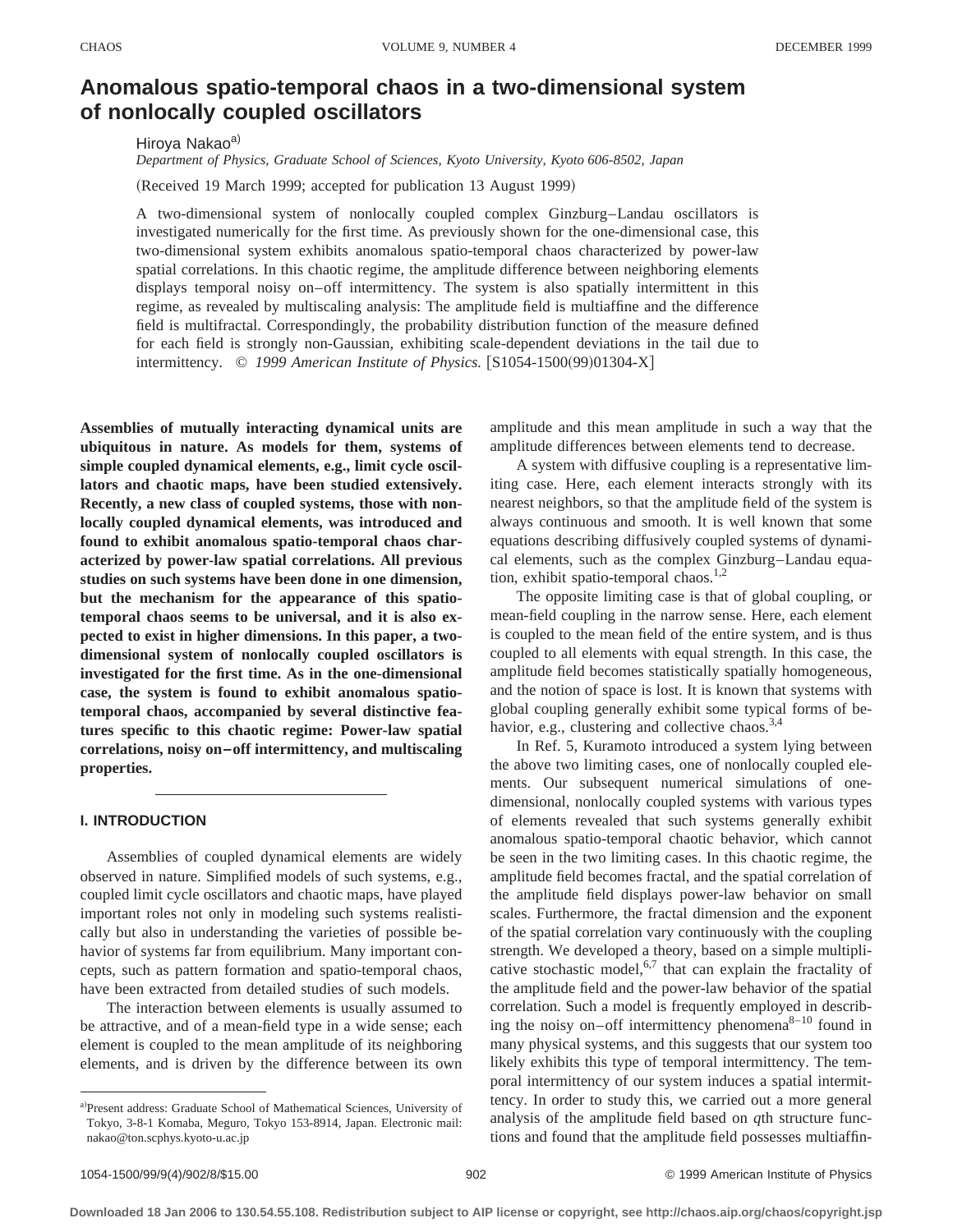ity. We also carried out multifractal analysis of the difference field of the original amplitude field, inspired by its apparent similarity to the intermittent energy dissipation field in fluid turbulence.<sup>6,11</sup>

All our previous studies were done in one-dimensional systems. However, our previous theory does not require the systems to be one-dimensional, and spatio-temporal chaos with power-law structure functions is also expected in higher dimensions. In this paper, we study a system of nonlocally coupled complex Ginzburg–Landau oscillators in two dimensions for the first time, and investigate the anomalous spatio-temporal chaotic regime of this system. Some consideration is given to the multiscaling properties of the intermittent amplitude and difference fields.

#### **II. MODEL**

As proposed by Kuramoto, $5$  nonlocal coupling naturally appears in the following plausible situation. Consider an assembly of spatially distributed dynamical elements, e.g., cells. Each element is assumed to interact indirectly with other elements through some (e.g., chemical) substance, which diffuses and decays much faster than the dynamics of each element. Such a situation can be described by the set of equations

$$
\dot{X}(r,t) = F(X(r,t)) + \mathbf{K} \cdot A(r,t),\tag{1}
$$

$$
\epsilon \dot{A}(\mathbf{r},t) = -\eta A(\mathbf{r},t) + D \nabla^2 A(\mathbf{r},t) + X(\mathbf{r},t), \tag{2}
$$

where  $X$  is the amplitude of an element,  $F$  describes the intrinsic dynamics of the amplitude in the absence of coupling, and *A* is the concentration of the intermediating substance with decay rate  $\eta$  and diffusion rate *D*. The substance *A* is generated at a rate proportional to the amplitude *X*, and the amplitude  $X$  is affected by the substance  $A$  through a coupling matrix **K**. The parameter  $\epsilon$  determines the ratio of the time scale of the elements to that of the substance, and is assumed to be very small.

Now, let us consider the  $\epsilon \rightarrow 0$  limit and eliminate the dynamics of *A* adiabatically. Setting the left-hand side of Eq.  $(2)$  to 0, we can solve the equation for  $\vec{A}$  as

$$
A(r,t) = \int dr' G(r'-r)X(r',t),
$$
\n(3)

where  $G(r'-r)$  is a kernel that satisfies

$$
(\eta - D\nabla^2)G(\mathbf{r}' - \mathbf{r}) = \delta(\mathbf{r}'). \tag{4}
$$

By inserting Eq.  $(3)$  into Eq.  $(1)$ , we obtain the following system of nonlocally coupled dynamical elements

$$
\dot{X}(r,t) = F(X(r,t)) + \mathbf{K} \cdot \int dr' G(r'-r) X(r',t). \tag{5}
$$

The kernel  $G(r'-r)$  can be solved as

$$
G(\mathbf{r}' - \mathbf{r}) = \frac{1}{(2\pi)^d} \int d^d q \frac{\exp[iq \cdot (\mathbf{r}' - \mathbf{r})]}{\eta + D|q|^2},
$$
(6)

where *d* is the spatial dimension of the system. When the system is isotropic, the kernel *G* becomes a function of the distance  $r:=|\mathbf{r}'-\mathbf{r}|$ , and can be expressed as

$$
G(r) \propto \exp(-\gamma |r|), \quad d=1,\tag{7}
$$

$$
K_0(\gamma|r|), \quad d=2,\tag{8}
$$

$$
\frac{\exp(-\gamma|r|)}{\gamma|r|}, \quad d=3,\tag{9}
$$

where  $K_0$  is the modified Bessel function. The constant  $\gamma$  is the inverse of the coupling length and is given by

$$
\gamma = \sqrt{\frac{\eta}{D}}.\tag{10}
$$

Each  $G(r)$  must satisfy the normalization condition  $\int G(r) d^d r = 1$ . Since we treat a two-dimensional system, we use Eq.  $(8)$  for  $G(r)$  hereafter.

As elements, we use complex Ginzburg–Landau oscillators. They are the simplest limit cycle oscillators that can be derived through the center-manifold reduction technique from generic oscillators near their Hopf bifurcation points.<sup>1</sup> The corresponding nonlocally coupled system is given by the following equation for the complex amplitude  $W$  (Here we explicitly include the term  $-W$  in the coupling part in order to express that the coupling is actually attractive. It could as well be absorbed into the intrinsic part by rescaling the variables suitably.):

$$
\dot{W}(\mathbf{r},t) = W - (1 + ic_2)|W|^2 W + K(1 + ic_1)(\bar{W} - W).
$$
\n(11)

Here *K* is the coupling strength,  $c_1$  and  $c_2$  are real parameters, and the nonlocal mean-field  $\overline{W}$  is given by

$$
\overline{W}(\mathbf{r},t) = \int d\mathbf{r}' G(\mathbf{r}'-\mathbf{r}) W(\mathbf{r}',t). \tag{12}
$$

This is the nonlocal complex Ginzburg–Landau equation introduced by Kuramoto<sup>5</sup> as the first concrete example of nonlocally coupled systems.

#### **III. ANOMALOUS SPATIO-TEMPORAL CHAOS**

In the numerical simulations whose results are presented here, the system was a square lattice of length 1. A total of  $N^2$ =512<sup>2</sup> – 2048<sup>2</sup> elements were situated at lattice sites, and periodic boundary conditions were used. The coupling length  $\gamma^{-1}$  was fixed to 1/8. The nonlocal mean field is easily calculated by using the FFT (fast Fourier transform) technique, since it is simply a convolution of the amplitude field with the kernel Eq. (8). We set  $c_1 = -2$  and  $c_2 = 2$ . These are the standard values used in our one-dimensional simulations.

In Figs. 1–3, typical snapshots of the real part  $X(x, y)$  of the complex variable  $W(x, y)$  are shown for three different values of the coupling strength  $K$ . (Since by symmetry we obtain similar figures for the imaginary part  $Y(x, y)$ , we use  $X(x, y)$  in the following analysis and call it the "amplitude" field.'') The amplitude field at  $K=1.05$  is continuous and smooth, while at  $K=0.65$  it seems to be discontinuous and disordered, although not completely random. The amplitude field at the intermediate coupling strength  $K=0.85$  looks somewhat more complex and intriguing; it is composed of

**Downloaded 18 Jan 2006 to 130.54.55.108. Redistribution subject to AIP license or copyright, see http://chaos.aip.org/chaos/copyright.jsp**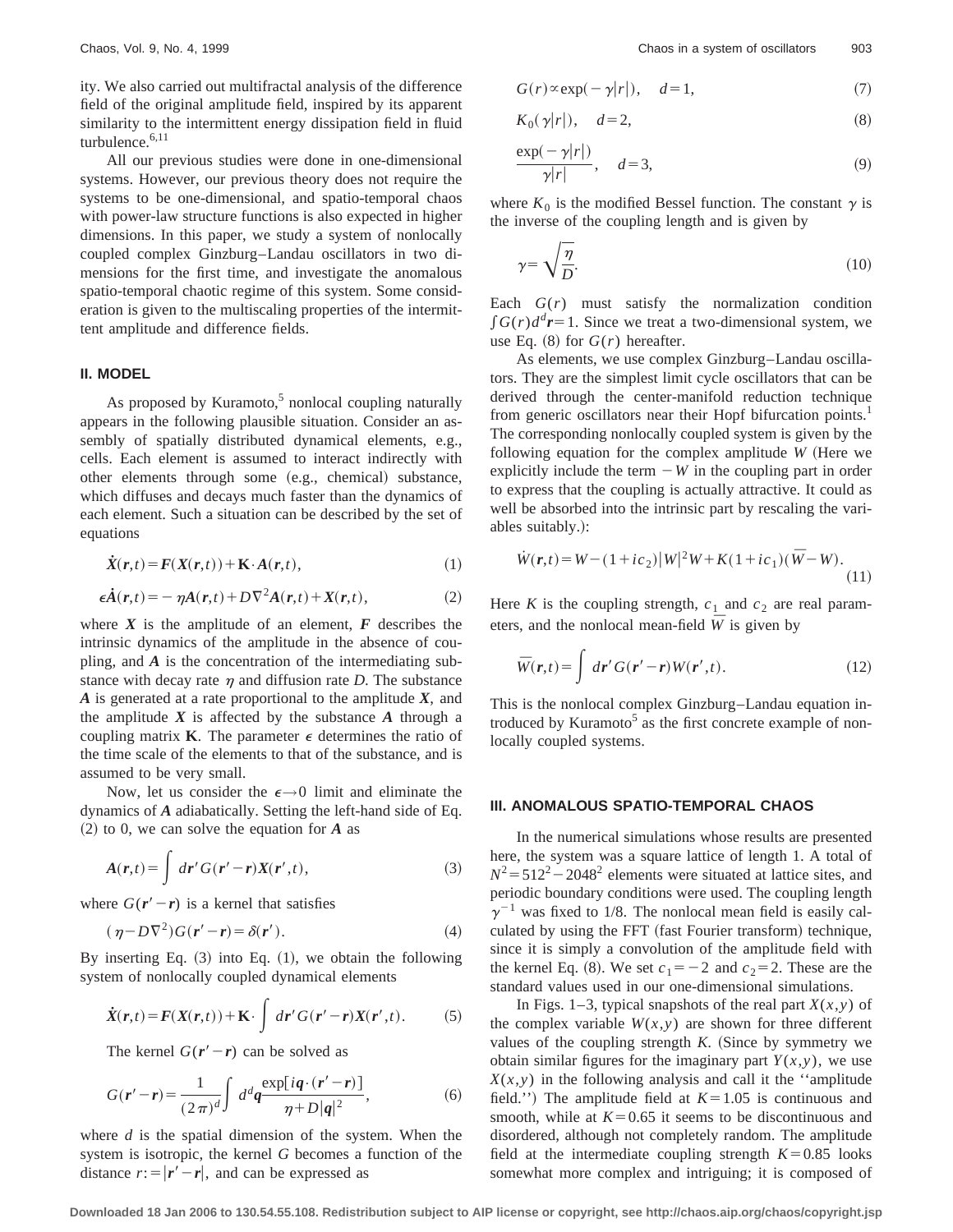



FIG. 1. Snapshot of the amplitude field  $X(x, y)$  for  $K=1.05$ . Darker dots indicate larger amplitudes.

intricately convoluted, smooth and disordered patches of various length scales. This is the anomalous spatio-temporal chaotic regime in which we are interested.

## **IV. SPATIAL CORRELATION FUNCTION**

Let us first examine the spatial correlation function. Figures  $4(a) - 4(c)$  display the spatial correlation functions  $C(x,y) := \langle X(0,0)X(x,y) \rangle$  corresponding to the amplitude fields shown in Figs. 1–3. Each correlation function is clearly rotationally symmetric, resulting from the isotropy of the system. As the amplitude field becomes disordered, the



FIG. 2. Snapshot of the amplitude field  $X(x, y)$  for  $K=0.85$ .



FIG. 3. Snapshot of the amplitude field  $X(x, y)$  for  $K=0.65$ .

correlation function becomes steep, and the center of the graph, which corresponds to the self-correlation *C*(0,0), becomes peaked.

In Ref. 5, the anomalous spatio-temporal chaotic regime is characterized by the power-law behavior of the spatial correlation function at small distance:

$$
C(l) := \langle X(0)X(l) \rangle \simeq C_0 - C_1 l^{\alpha} (l \ll 1), \tag{13}
$$

where  $C_0$  and  $C_1$  are constants and  $\alpha$  is a noninteger parameter-dependent exponent.

To confirm that this power-law behavior also exists in two dimensions. we calculated the radial correlation function  $C(l) = \langle X(r)X(r+l) \rangle$  (|l|=l) along a straight line in a certain direction [We mainly used the  $(0,1)$  and  $(1,1)$  directions, but the results are independent of the direction.], and fit for the best values of  $C_0$  and  $C_1$ . Figure 5 displays ln *l* vs  $\ln [C_0 - C(l)]$  for several values of the coupling strength *K*. For each coupling strength, the experimental data fall almost along a single line, and the power-law behavior is evident. The exponent  $\alpha$  of the power law varies continuously with the coupling strength. Although not shown in the figure, the correlation function  $C(l)$  is continuous at the origin  $l=0$  for  $K \geq K_c$  and discontinuous for  $K \leq K_c$ , where  $0.80 \leq K_c$  $<$  0.85. At this value, there appears a finite gap between the self-correlation *C*(0) and the correlation between the nearest-neighbor elements  $\lim_{l \to +0} C(l) \approx C_0$ . This implies that the motion of each individual element becomes so violent that the amplitude field is no longer continuous statistically. In Ref. 7, this transition point is identified with the blowout bifurcation point in the on–off intermittent dynamics of the amplitude difference between nearby elements.

Thus, the anomalous spatio-temporal chaos in two dimensions is also characterized by power-law behavior of the spatial correlation function with a parameter-dependent exponent.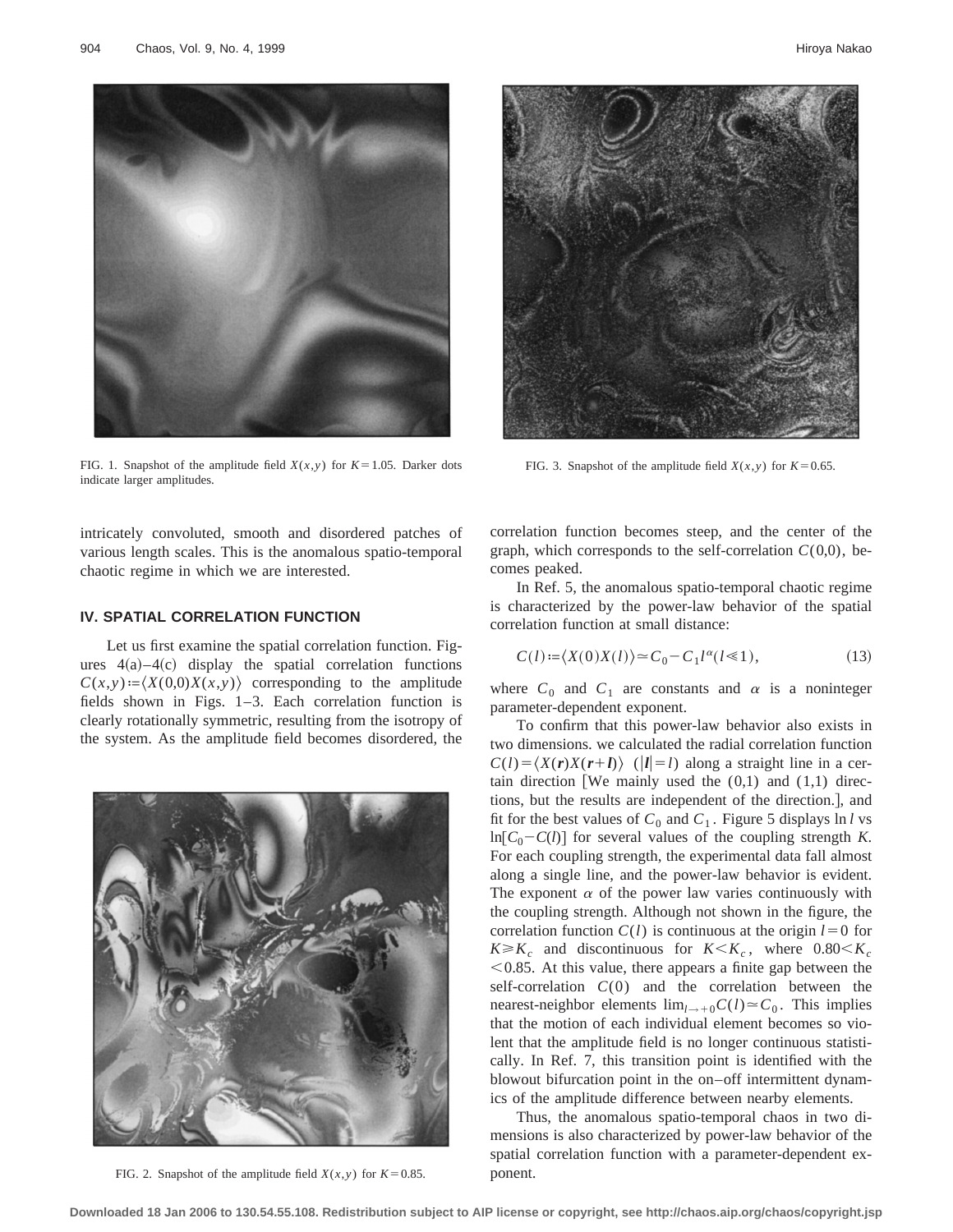

FIG. 4. Short-range spatial correlation functions  $C(x, y)$  for (a)  $K = 1.05$ , (b)  $K=0.85$ , and (c)  $K=0.65$ .

## **V. NOISY ON–OFF INTERMITTENCY**

In Refs. 6 and 7, we argue that the scaling behavior of the spatial correlation is a consequence of the underlying multiplicative processes of amplitude differences between neighboring elements. We described this process using a multiplicative stochastic model and related the exponent  $\alpha$  of the spatial correlation with the fluctuation of the finite-time Lyapunov exponent of an element. This model shares all essential features with those used in describing noisy on–off intermittency. $8-10$  This suggests that our system should also exhibit this type of temporal intermittency. Actually, the finite-time Lyapunov exponent of an externally driven complex Ginzburg–Landau oscillator can fluctuate between positive and negative values, and neighboring oscillators are subjected to only slightly different nonlocal mean field. Therefore, the conditions for the appearance of noisy on–off intermittency between neighboring oscillators are satisfied in our system.



FIG. 5. Power-law behavior of the correlation functions: log–log plot of  $C_0 - C(l)$  vs *l* obtained for several values of the coupling strength *K*.

We now report results that confirm this for our system. The coupling strength *K* was set at 0.85. Figure 6 shows typical time sequences of the amplitude differences  $\Delta X_1(t)$ and  $\Delta X_2(t)$ . The distance between the elements is  $512^{-1}$  for  $\Delta X_1(t)$  and  $64^{-1}$  for  $\Delta X_2(t)$ . Strong intermittency of the signals is apparent. It can be seen that  $\Delta X_2(t)$  exhibits more frequent bursts than  $\Delta X_1(t)$ , reflecting the fact that  $\Delta X_2(t)$ is subjected to larger fluctuations than  $\Delta X_1(t)$ .

We can confirm that these intermittent signals actually represent noisy on–off intermittency by calculating the laminar length distribution. The laminar phase is defined as a continuous duration, during which the absolute value of the difference does not exceed a certain threshold. Here we choose 0.5 as the threshold value. Figure 7 displays laminar length distributions  $R(t)$  obtained from  $\Delta X_1(t)$  and  $\Delta X_2(t)$ . The characteristic shape of the distribution  $R(t)$ , i.e., the power-law dependence on *t* with slope  $-3/2$  for small *t* together with the exponential shoulder seen in the large *t* region, clearly indicates that the signals actually correspond to



FIG. 6. Typical evolution of the amplitude differences. The distance between the elements is  $512^{-1}$  for  $\Delta X_1(t)$  and  $64^{-1}$  for  $\Delta X_2(t)$ .

**Downloaded 18 Jan 2006 to 130.54.55.108. Redistribution subject to AIP license or copyright, see http://chaos.aip.org/chaos/copyright.jsp**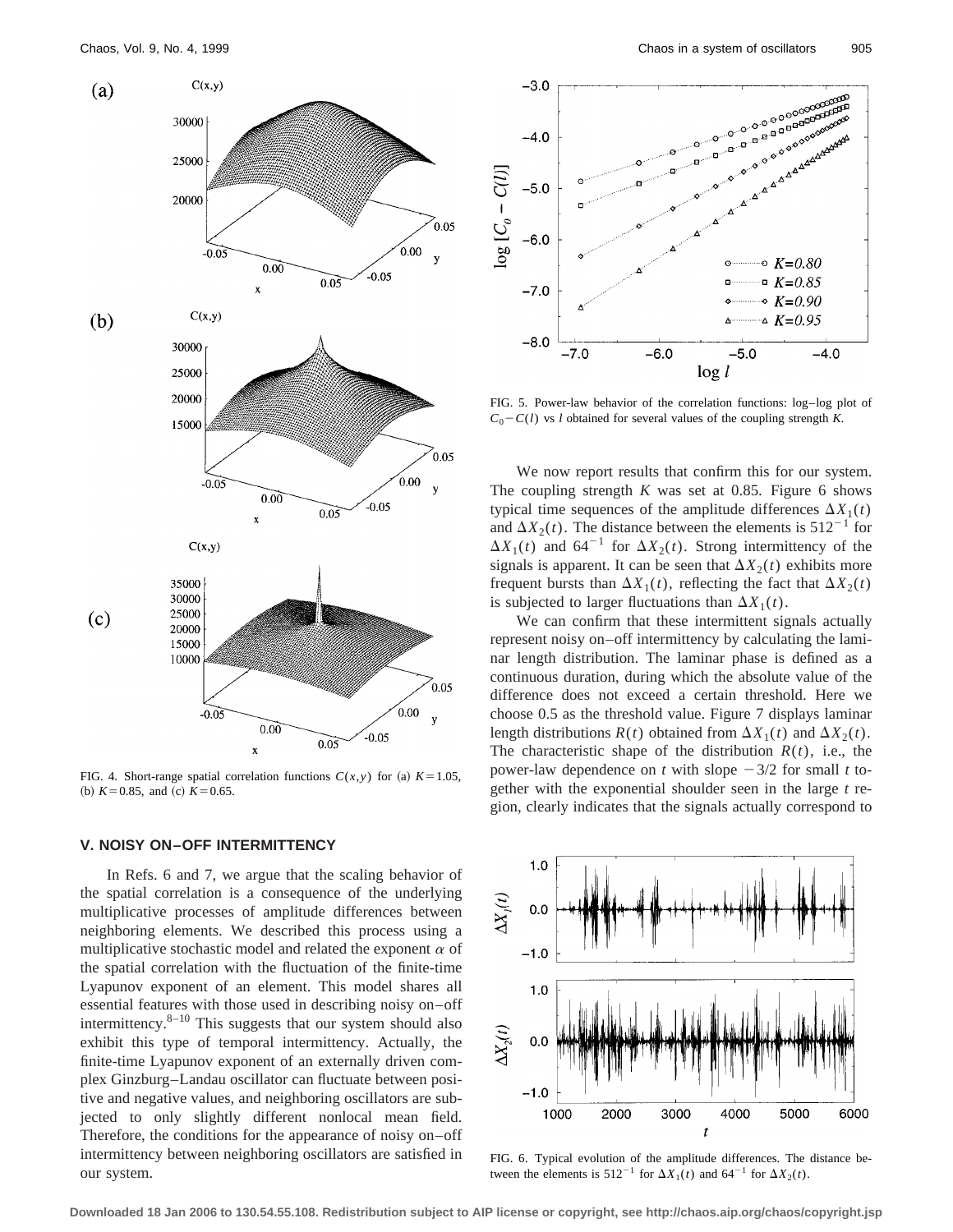

FIG. 7. Distributions of the laminar length obtained from the time sequences  $\Delta X_1(t)$  and  $\Delta X_2(t)$  shown in Fig. 6.

noisy on–off intermittency. The shoulder reflects broken scale invariance due to the additive noise. As expected, the shoulder of  $\Delta X_2(t)$  appears at a smaller value of *t* than that of  $\Delta X_1(t)$ .<sup>9,10</sup>

## **VI. MULTISCALING ANALYSIS**

The notion of multiscaling (i.e., multiaffinity and multifractality) has been employed successfully in characterizing complex spatio-temporal behavior of various phenomena, such as velocity and energy dissipation fields in fluid turbulence,<sup>2,12</sup> rough interfaces in fractal surface growth,<sup>13</sup> nematic fluid electro-convective turbulence, $14$  financial data of currency exchange rates,<sup>15</sup> and even in natural images.<sup>16</sup> In Refs. 6 and 11, we introduced multiscaling analysis into our system for the one-dimensional case, inspired by the apparent similarity of the amplitude and difference fields in our system to the velocity and energy dissipation fields in fluid turbulence. Here we apply multiscaling analysis to the twodimensional case.

First, we introduce the difference field  $Z(r)$  as

$$
Z(r) := |\nabla X(r)| = \sqrt{\left(\frac{\partial X}{\partial x}\right)^2 + \left(\frac{\partial X}{\partial y}\right)^2}.
$$
 (14)

This quantity emphasizes the edges of the original amplitude field  $X(r)$  (Here, the differential should not be interpreted literally. We always use a finite difference in the actual calculation, e.g.,  $[X(x + \Delta x, y) - X(x, y)]/\Delta x$  with sufficiently small  $\Delta x$ .). It is the analogue of the energy dissipation field in fluid turbulence. Figure 8 presents a typical snapshot of the difference field  $Z(x, y)$  at  $K=0.85$ , corresponding to the amplitude field shown in Fig. 2. The intermittency underlying the original amplitude field is now apparent.

We then introduce the following quantities as measures for the amplitude field  $X(r)$  and the difference field  $Z(r)$ :

$$
h(\mathbf{r};l) := |X(\mathbf{r}+l) - X(\mathbf{r})|,\tag{15}
$$

$$
m(\mathbf{r};l) \coloneqq \int_{S(\mathbf{r};l)} Z(\mathbf{r}') d^2 \mathbf{r}'.
$$
 (16)



FIG. 8. Snapshot of the difference field  $Z(x, y)$  for  $K=0.85$ , corresponding to the amplitude field shown in Fig. 2.

Here  $|l|=l$ , and the domain of integration  $S(r;l)$  is a square of length *l* placed at *r*. The first quantity is the difference in the amplitude field  $X(r)$  at two points separated by a distance *l*, and the second quantity is the volume enclosed by the difference field  $Z(r)$  and the square  $S(r;l)$ .

Following the multifractal formalism, two types of partition functions are defined as

$$
Z_h^q(l) := \langle h(l)^q \rangle = \frac{1}{M(l)} \sum_{i=1}^{M(l)} h(r_i; l)^q,
$$
 (17)

$$
Z_m^q(l) := N(l) \langle m(l)^q \rangle = \sum_{i=1}^{N(l)} m(r_i; l)^q,
$$
\n(18)

where  $Z_h^q(l)$  is calculated along a certain line in some direction, as in the case of the previously considered spatial correlation function, while  $Z_m^{\bar{q}}(l)$  is calculated over the entire system.  $r_i$  is either the position of the line segment or the position of the square.  $M(l)$  is the number of line segments of length *l* that are needed to cover the entire line, and *N*(*l*) is the number of squares of size *l* that are needed to cover the entire system. The function  $Z_h^q(l)$  is called the "structure" function'' in the context of fluid turbulence. $2,12$ 

When the measures possess scaling properties, the partition functions are expected to scale with *l* as  $Z_h^q(l) \sim l^{\zeta(q)}$  and  $Z_m^q(l) \sim l^{\tau(q)}$ . Furthermore, if these exponents  $\zeta(q)$  and  $\tau(q)$ depend nonlinearly on  $q$ , the corresponding measures  $h(l)$ and  $m(l)$  are called "multiaffine" and "multifractal," respectively.2,12,13

For the one-dimensional case, we know that the amplitude field is multiaffine and the difference field is multifractal. Moreover, our previous theory predicts the following form for the scaling exponent  $\zeta(q)$  of the amplitude field:

$$
\zeta(q) = q(0 < q < \beta), \quad \beta(\beta < q). \tag{19}
$$

**Downloaded 18 Jan 2006 to 130.54.55.108. Redistribution subject to AIP license or copyright, see http://chaos.aip.org/chaos/copyright.jsp**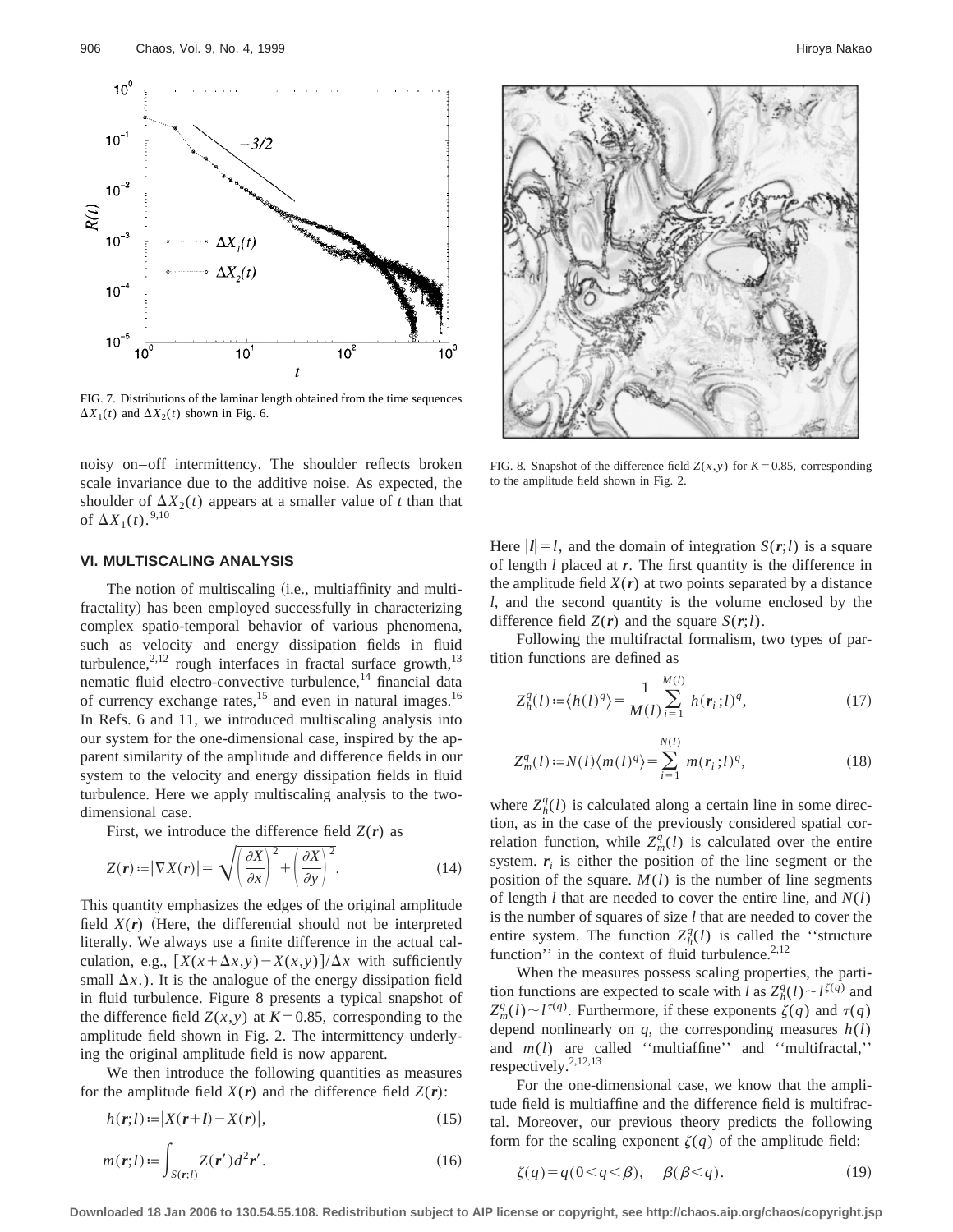

FIG. 9. Partition functions  $Z_h^q(l)$  for several values of q, at intervals of 0.5. The top line corresponds to  $q=0$ , and the bottom one to  $q=5$ . FIG. 10. Scaling exponent  $\zeta(q)$  obtained for  $N^2=2048^2$ . The theoretical

Here  $\beta$  is a positive constant determined by the fluctuation of the finite-time Lyapunov exponent of the element. It is related to the slope of the probability distribution of  $h(l)$ .<sup>6,11</sup> This is the simplest form of multiaffinity, and is sometimes referred to as "bi-fractality." (There is some confusion in terminology for historical reasons. The term bi-affinity would be more appropriate.)<sup>12</sup> This form of the scaling exponent  $\zeta(q)$  is also expected in two dimensions, since our previous theory imposes no restriction on the dimensionality of the system.

For the scaling exponent  $\tau(q)$  of the difference field, we have not yet been able to develop a satisfactory theory. Numerical results in one-dimensional systems suggest that  $\tau(q)$ also depends nonlinearly on *q* and that the difference field is multifractal with a rather simple functional form for  $\tau(q)$ .<sup>11</sup> However, the scaling exponent  $\tau(q)$  for two-dimensional systems may be different from that in the one-dimensional case, since the definition of  $Z_m^q(l)$  depends on the dimensionality of the system [In the one-dimensional case, $^{11}$  we defined the difference field as  $Z(x) := |dX(x)/dx|$ . In that case, the PDFs (probability distribution functions) of the measure  $m(x;l)$  roughly collapse under rescaling. With the definition given in Eq.  $(14)$ , this does not hold in two dimensions, as we see in Sec. VII.], while  $Z_h^q(l)$  is always defined along a line.

Let us proceed to the numerical results. The coupling strength *K* is fixed at 0.85 hereafter, where the system is fully in the anomalous spatio-temporal chaotic regime.

Figure 9 displays the partition function  $Z_h^q(l)$  obtained for several values of *q*. Each curve depends on *l* in a powerlaw manner for small *l*, and the corresponding exponent increases with *q*. The dependence of the scaling exponent  $\zeta(q)$ on *q* is shown in Fig. 10. The  $\zeta(q)$  curve is a strongly nonlinear function of *q*, and the multiscaling property of the amplitude field is evident. Furthermore, the  $\zeta(q)$  curve possesses a bi-linear form, as expected from Eq.  $(19)$ , although a sharp transition is absent, due to the limited number of oscillators [There exists another asymptotic regime near the transition point, where  $Z_h^q(l)$  does not behave in a power-law



curve Eq. (19) with  $\beta$ =0.45 is compared with the experimental data. The dependence of the exponent spectra on the number of oscillators is shown in the inset for the cases  $N^2 = 256^2$ , 512<sup>2</sup>, and 2048<sup>2</sup>.

manner.<sup>6,7</sup> The measured exponents deviate from the theoretical values in this regime. With an increase in *N*, this asymptotic regime shrinks, and the transition becomes clearer (see inset of Fig. 10). From the large  $q$  behavior of the exponent, we can roughly estimate the value of  $\beta$  as  $\sim 0.45.$ 

Thus, the amplitude field turns out to be multiaffine, and the behavior of the scaling exponent is the same as that in the one-dimensional case.

Figure 11 shows the partition function  $Z_m^q(l)$  for several values of *q*. It is clear that each curve exhibits a power-law dependence on *l*. The width of the region in which the power law holds seems much wider than in the previous case. The scaling exponent  $\tau(q)$  is plotted in Fig. 12. The corresponding generalized dimension  $D(q) := \tau(q)/(q-1)$  is also shown in the inset.  $\tau(q)$  is again a nonlinear function of *q*, but its dependence on *q* does not seem to be so simple as that



FIG. 11. Partition functions  $Z_m^q(l)$  for several values of q, at intervals of 0.5. The bottom line corresponds to  $q=0$  and the top one to  $q=5$ .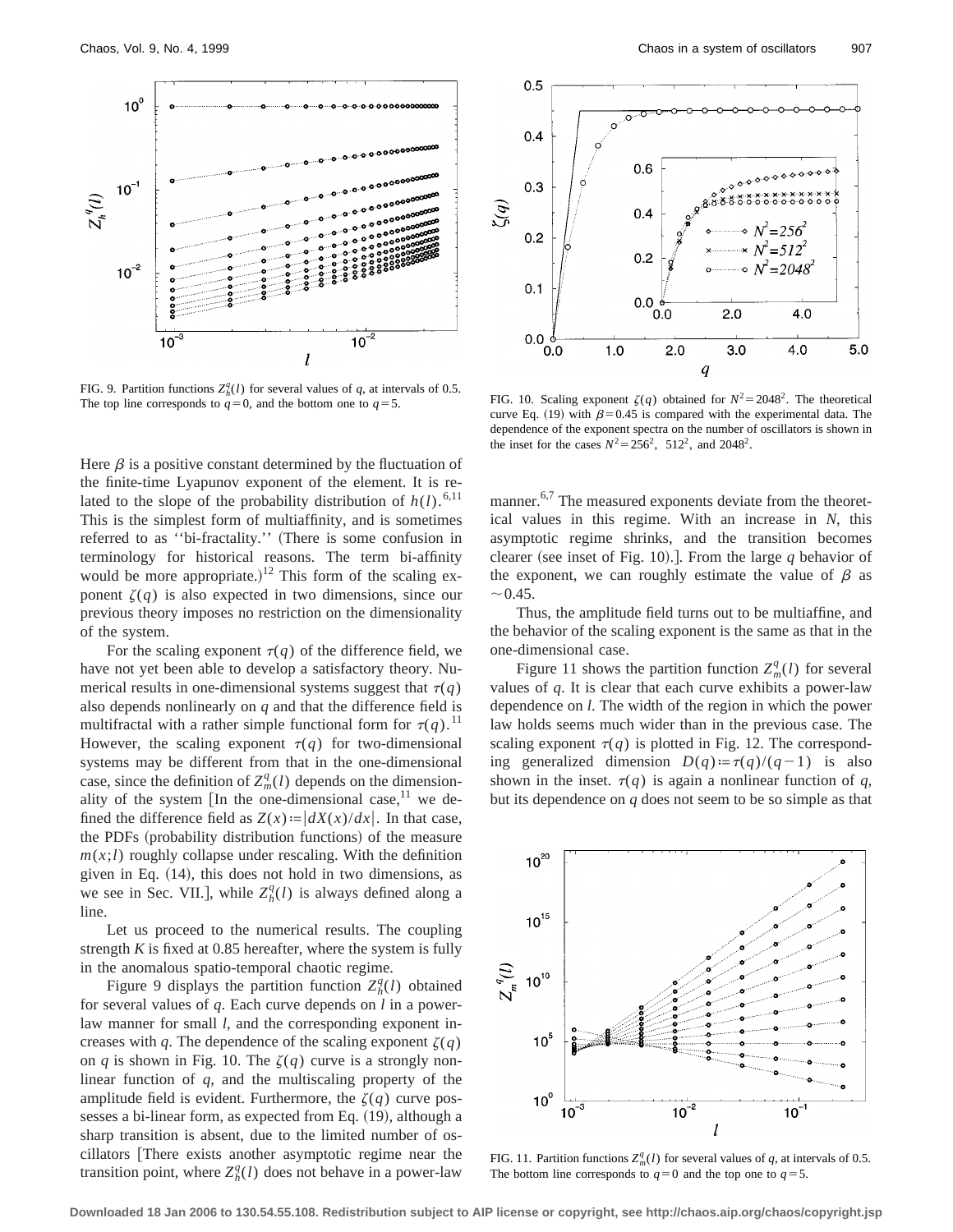

FIG. 12. Scaling exponent  $\tau(q)$  obtained for  $N^2 = 2048^2$ . The inset shows the corresponding generalized dimension  $D(q)$  for the cases  $N^2$  $= 256^2$ , 512<sup>2</sup>, and 2048<sup>2</sup>.

of  $\zeta(q)$ . However, as we conjectured (based on the results of our numerical analysis) in the one-dimensional case,  $\frac{11}{\tau(q)}$ seems to depend linearly on *q* in the asymptotic regime. Correspondingly, the  $D(q)$  curve seems to saturate to a horizontal line  $D(q) = D(\infty)$ , and this transition becomes sharper as we increase the system size [We cannot observe a clear transition to a horizontal line, as in the one-dimensional case. This may be due to the limited number of oscillators used (We typically needed  $N=2^{15}$  oscillators to observe a clear transition in one dimension. Since in two dimensions this requires  $N^2 = 2^{30}$  oscillators, such was not possible in our present simulations.), or to the two-dimensionality of the system.].

Thus, the difference field also turns out to be multifractal. Despite the above-mentioned two-dimensionality of the system, the behavior of the scaling exponent is roughly the same as that in the one-dimensional case. In particular, it exhibits linear dependence on *q* asymptotically.

# **VII. PROBABILITY DISTRIBUTIONS OF THE MEASURES**

The multiscaling properties of the amplitude and difference fields are consequences of the intermittency underlying the system. In order to analyze this intermittency in more detail, we study here the probability distribution functions (PDF) of both measures at each length scale.

Let us consider the PDFs of the measures  $h(l)$  and  $m(l)$ . It is convenient to use the rescaled measures  $h_r(l) := h(l)/l$ and  $m_r(l) := m(l)/l^2$  and the corresponding rescaled PDFs  $P_r(h_r; l)$  and  $Q_r(m_r; l)$ . With this rescaling, the peaks and widths of the PDFs become relatively close. We give our results in these rescaled variables.

The scaling exponents  $\zeta(q)$  and  $\tau(q)$  are fully determined by the dependence of these PDFs on the scale *l*. In Ref. 11, we approximated the tails of the PDFs with certain functional forms and extracted the scaling exponents asymptotically in the small *l* limit. Here we only present some of



FIG. 13. Rescaled PDFs  $P_r(h_r; l)$  for  $l = \sqrt{2}$ ,  $2\sqrt{2}$ ,  $4\sqrt{2}$ ,  $8\sqrt{2}$ ,  $16\sqrt{2}$ , and  $32\sqrt{2}$  ( $\times$ 1024<sup>-1</sup>). The curve with the slowest cutoff corresponds to  $l=\sqrt{2}\times1024^{-1}$ , and the leftmost curve with the fastest cutoff corresponds to  $l = 32\sqrt{2} \times 1024^{-1}$ . The inset shows the PDFs of the amplitude difference  $h(l)$  (without taking the absolute value), rescaled by the standard deviation on a log-linear scale for  $l=\sqrt{2}$  (the steepest curve),  $4\sqrt{2}$ ,  $16\sqrt{2}$ ,  $64\sqrt{2}$ , and  $128\sqrt{2}$  (the nearly quadratic curve)  $(\times 1024^{-1})$ .

the numerical results for the purpose of emphasizing the intermittency of the amplitude and difference fields.

Figure 13 displays the rescaled PDF  $P_r(h_r; l)$  of the rescaled amplitude difference  $h_r(l)$  for several values of *l* on a log–log scale. Each PDF has a characteristic shape similar to the truncated Lévy distribution, as we obtained previously for the one-dimensional case. This is composed of a constant region near the origin, a power-law decay in the middle, and a sharp cutoff. Each curve roughly collapses to a scaleinvariant curve in the constant and power-law regions, while the cut-off of the tail moves to the right as *l* decreases, due to the intermittency. More precisely, the cut-off position of the PDF (defined in some suitable way) is proportional to  $l^{-1}$ . This gives rise to the bi-fractal behavior of the  $\zeta(q)$  curve  $(see Ref. 11 for details).$ 

Our previous theory predicts that the slope of the powerlaw decay is  $-1-\beta$ , with the constant  $\beta$  from Eq. (19). This is confirmed in Fig. 13, where the slope of the powerlaw decay can be read off as  $-1.4$ , roughly in agreement with the previously obtained value  $\beta$  ~ 0.45 from the scaling exponent  $\zeta(q)$ . The inset of Fig. 13 displays the PDF of the amplitude difference  $h(l)$  (without taking the absolute value), rescaled by the standard deviation on a linear-log scale, in order to further emphasize the intermittency of the amplitude field. The PDF evolves from a nearly Gaussian form into an intermittent power-law form as the scale *l* decreases.

Figure 14 displays the PDFs  $Q_r(m_r; l)$  for the rescaled volume  $m_r(l)$ . Their shapes are not as simple as those for  $P_r(h_r; l)$ . They are also qualitatively different from the PDF for the difference field in the one-dimensional case<sup>11</sup> [The main differences are (i) the PDFs do not collapse under the rescaling, and (ii) the exponent of the power-law decay varies gradually with *l*. These are primarily due to the different